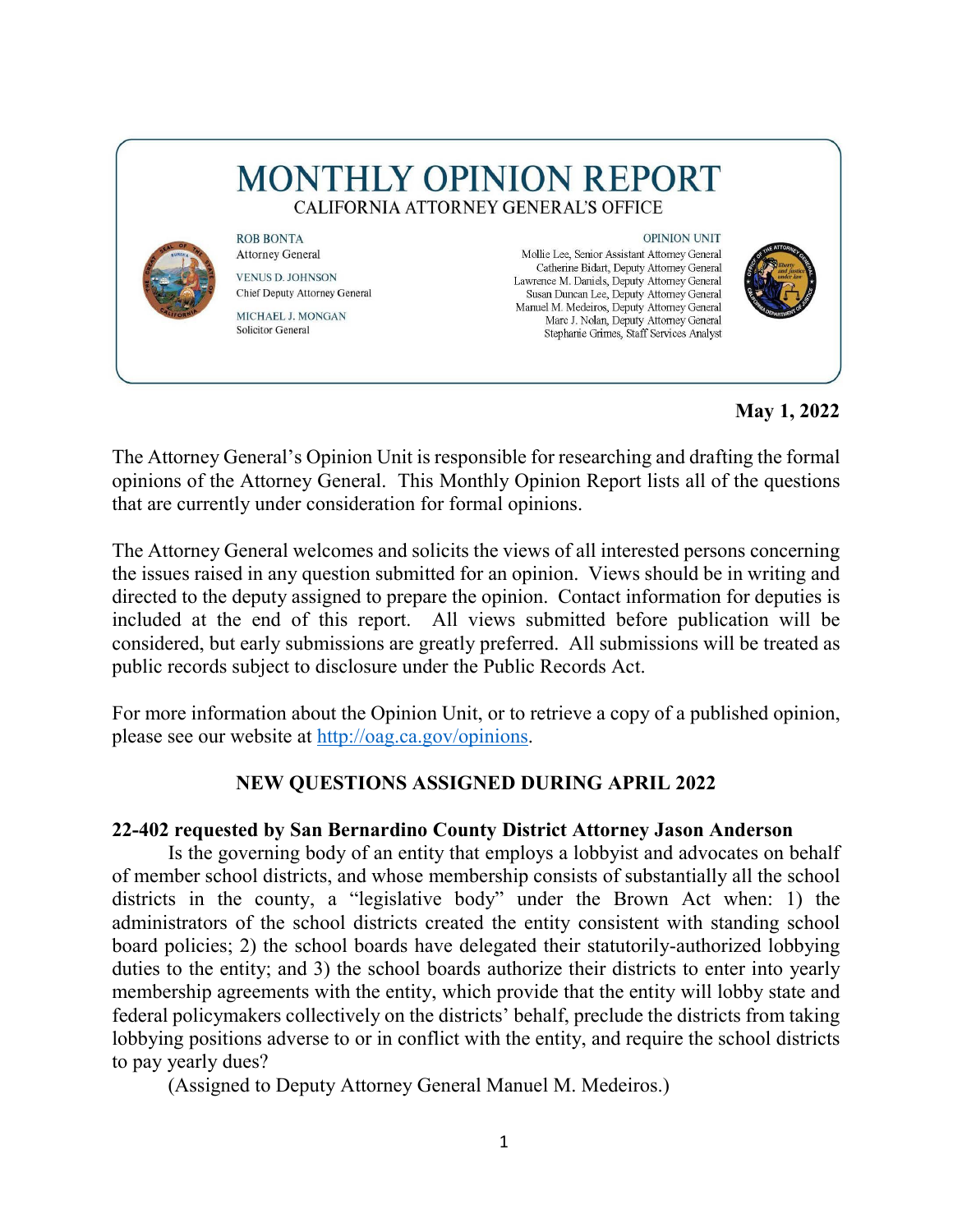#### **22-403 requested by Nevada County Counsel Katharine L. Elliott**

 May a member of the Nevada County Board of Supervisors concurrently serve as general manager for the Truckee Tahoe Airport District?

(Assigned to Deputy Attorney General Susan Duncan Lee.)

#### **OPINIONS ISSUED OR CONCLUDED DURING APRIL 2022**

#### **Opinion No. 19-1001 (issued April 1, 2022)**

*Question Presented and Conclusion:* 

Does Government Code section 83105, which bans campaign contributions by members of the Fair Political Practices Commission, apply to election campaigns for President and Congress?

Yes, the statutory ban applies to elections held in California, which includes elections for President and for seats in the United States Senate and House of Representatives.

#### **Opinion No. 22-301 (issued April 7, 2022)**

*Question Presented and Conclusion:* 

 member of the Orange County Board of Education representing the Department of MICHAEL SEAN WRIGHT, a registered voter and resident of Orange County and the Orange County Department of Education's Fourth District, has applied to this office for leave to sue TIM SHAW in quo warranto to remove him from his public office as a Education's Fourth District. The application asserts that the Board of Education invalidly appointed Shaw to a vacancy on the Board in violation of Government Code section 1752(a) and the common law prohibition against self-appointments.

We conclude that there is a substantial legal issue as to whether Shaw's appointment to the Orange County Board of Education was lawful. Consequently, and because the public interest will be served by allowing the proposed quo warranto action to proceed, the application for leave to sue is GRANTED.

#### **OPINIONS PENDING**

#### Opinion Requests

- **22-403** May a member of the Nevada County Board of Supervisors concurrently serve as general manager for the Truckee Tahoe Airport District? (Duncan Lee)
- Brown Act when: 1) the administrators of the school districts created the entity **22-402** Is the governing body of an entity that employs a lobbyist and advocates on behalf of member school districts, and whose membership consists of substantially all the school districts in the county, a "legislative body" under the consistent with standing school board policies; 2) the school boards have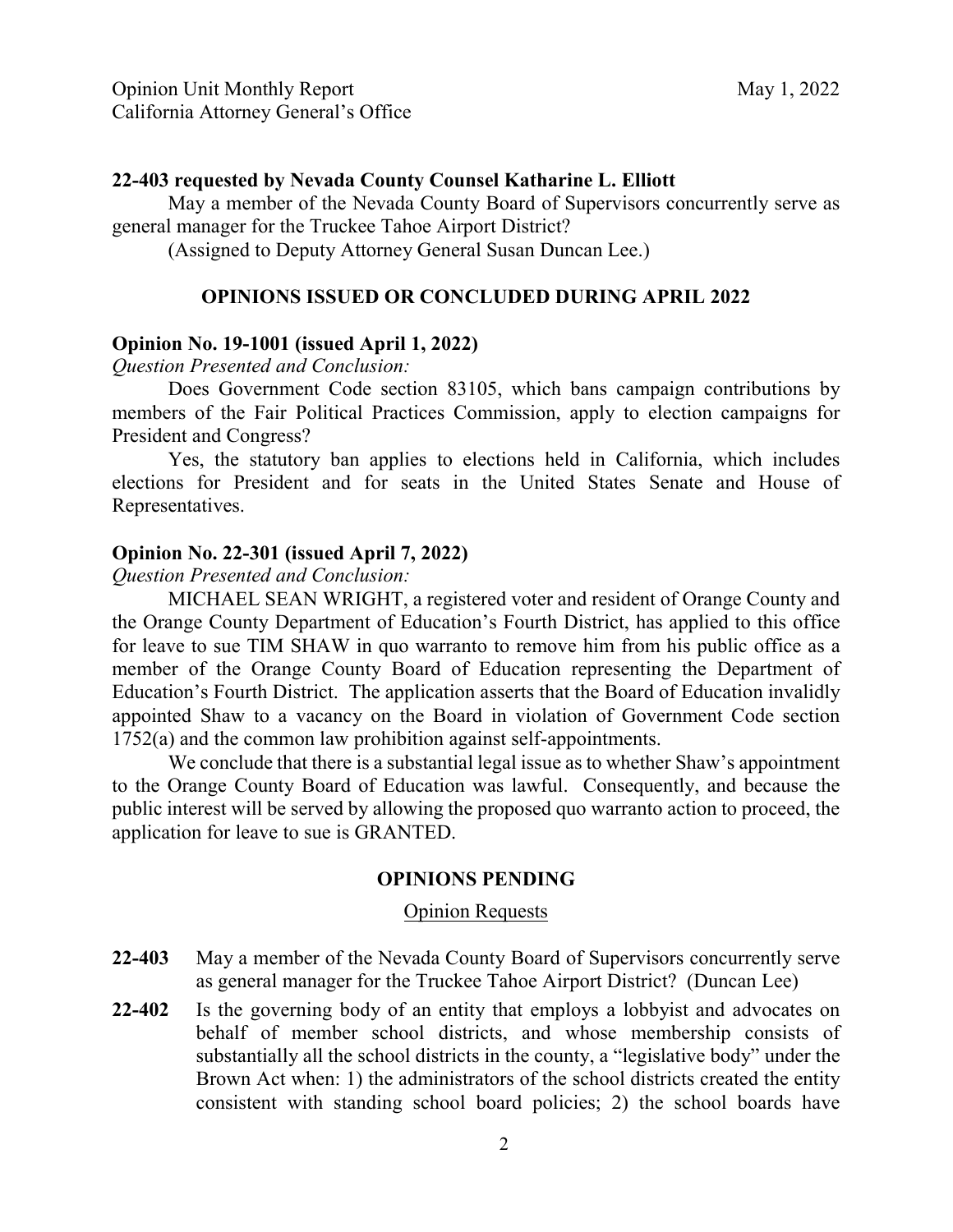school boards authorize their districts to enter into yearly membership require the school districts to pay yearly dues? (Medeiros) delegated their statutorily-authorized lobbying duties to the entity; and 3) the agreements with the entity, which provide that the entity will lobby state and federal policymakers collectively on the districts' behalf, preclude the districts from taking lobbying positions adverse to or in conflict with the entity, and

- **21-1102** 1. Under the Ralph M. Brown Act, may legislative support staff of individual members in performing their legislative duties? 3. Would it violate the Ralph entities to go into closed session? (Bidart) City Council members attend a closed session to assist and advise their individual members in the performance of the member's duties? 2. If legislative support staff of individual City Council members are not permitted to attend a closed session as described in Question 1, may the members share information obtained in closed session with their individual support staff to assist the M. Brown Act for a City Council acting as the City's Housing Authority to meet jointly in closed session with the Board of Housing Commissioners, which the Housing Authority oversees, provided that statutory authorization exists for both
- tickets from an authorized retailer and charge a fee for the services rendered? (Nolan) (Nolan) **21-1101** May a person, on behalf of another, lawfully purchase California state lottery
- **21-1001** 1. May a county adopt policies to address the environmental impacts of (Daniels) pesticides in a Local Coastal Program without violating Food and Agricultural Code section 11501.1? 2. May a county adopt ordinances to regulate pesticides in the coastal zone to implement Local Coastal Program requirements?
- criminal history information during the criminal discovery process? (Medeiros) **21-401** May a district attorney provide criminal defense counsel or a self-represented criminal defendant an unredacted copy of a witness's or victim's state summary
- discovery process? (Medeiros) **20-1001** May a district attorney provide criminal defense counsel the defendant's unredacted state summary criminal history information during the criminal
- **19-301** Is a paid victim advocate for sexually exploited youth a mandated reporter under the Child Abuse and Neglect Reporting Act (CANRA)?
- **14-202** 1. Must school bond "premium" be deposited in a school's interest and sinking be used to pay underwriter's discount? 4. May premium be used to pay interest on previous bonds? (Duncan Lee) fund? 2. May premium be used to pay expenses of issuance? 3. May premium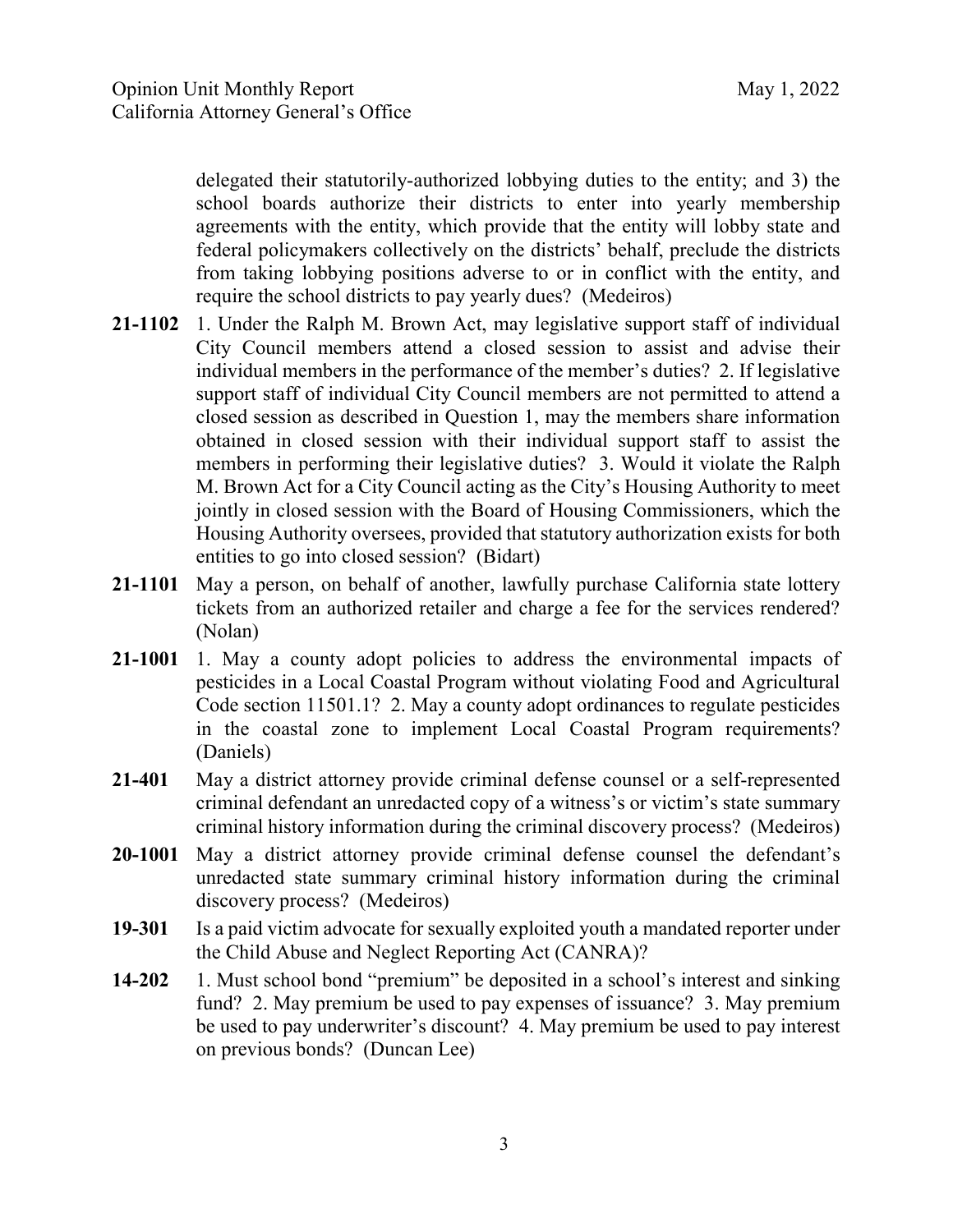### Quo Warranto Matters

- City Council be appointed to fill a temporary vacancy in the District 10 seat on **22-304** May a person who has served three previous four-year terms on the Los Angeles the council? (Daniels)
- **22-303** Is the person appointed to fill a vacancy on the Alameda County Board of Supervisors, District 3 seat, eligible to hold this office? (Bidart and Nolan)
- **22-302** May the same person serve on both the Orange County Board of Education and the Tustin City Council? (Nolan)
- serve up to an additional two years each after their two-year elected terms of **22-101** May three persons serving as Mission Viejo city councilmembers continue to office have expired? (Daniels)